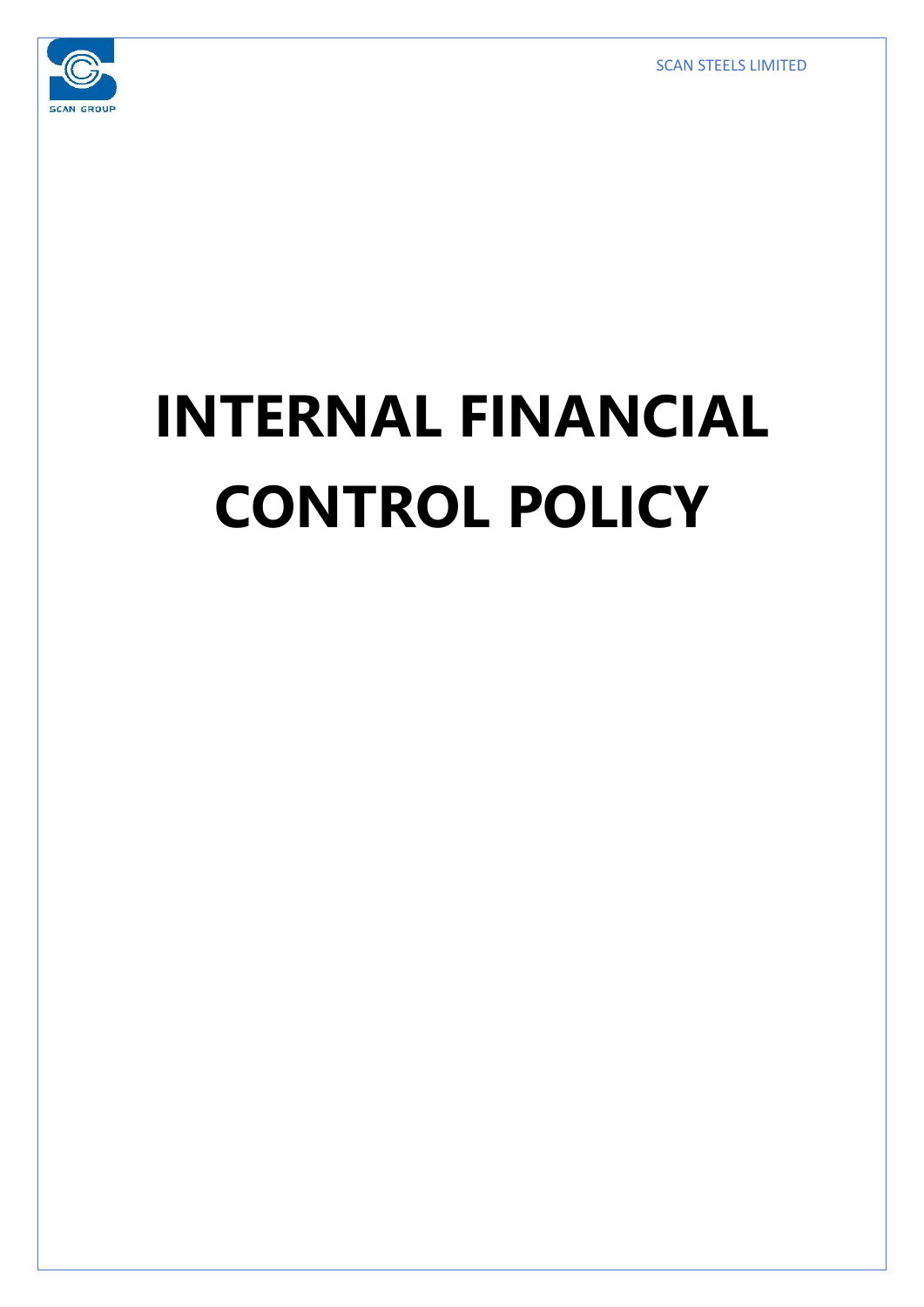

## **REQUIREMENT OF THE LAW**

**Section 134:** Section 134(5)(e) of the Companies Act, 2013 requires, the Board of every listed Company to lay down Internal Financial Control Policy to be followed by the Company which helps in ensuring the orderly and efficient conduct of its business, including adherence to Company's policies, the safeguarding of its assets, the prevention and detection of frauds and errors, the accuracy and completeness of the Accounting records and timely preparation of reliable financial information. Also, the Directors' Responsibility states that directors, have to laid down Internal finance Control (IFC) to be followed by the company and that such controls are **adequate and operating effectively.**  (Applicable from April 01, 2014)

**Section 177:** Audit committee may call for comments of auditors about internal control systems before their submission to the Board and may also discuss any related issues with the internal and statutory auditors and the management of the company

As per section 177 (4) (vii) of the Companies Act, 2013, the Audit Committee require to evaluate the Internal Financial Control of the Company.

Audit committee should act in accordance with the terms of reference specified in writing by the board, which should, inter alia, include evaluation of IFC and risk management systems. (Applicable from April 01, 2014)

**Section 143 (3) (i):** The auditor's report should also state whether the company has adequate IFC system in place and the operating effectiveness of such controls. (It is applicable from April 01, 2015)

Schedule IV: The independent directors should satisfy themselves on the integrity of financial information and ensure that financial controls and systems of risk management are robust and defensible. (Applicable from April 01, 2014)

### **DEFINITIONS**

"Audit Committee" means Committee of Board of Directors of the Company constituted under the provisions of the Companies Act, 2013 and the Listing agreement.

"Board of Directors" or "Board" in relation to a Company, means the collective body of Directors of the Cornpany. [Section 2(10) of the Companies Act, 2013]

"Books or Books of account" as per sub-section (12A) of Section 2 of Income Tax Act, 1961 means "Books or Books of account includes ledgers, day-books, cash books, account-books and other books, whether kept in written form or as print-outs of data stored in floppy, disc, tape or any other form of electro-magnetic data storage device."

"Financial Statement" as per Section 2(40) of Companies Act, 2013 in relation to a Company means a Statement which includes

- (I) A balance sheet as at the end of the financial year
- (II) A profit and loss account, or in the case of a company carrying on any activity not for profit, an income and expenditure account for the financial year
- (III) Cash flow statement for the financial year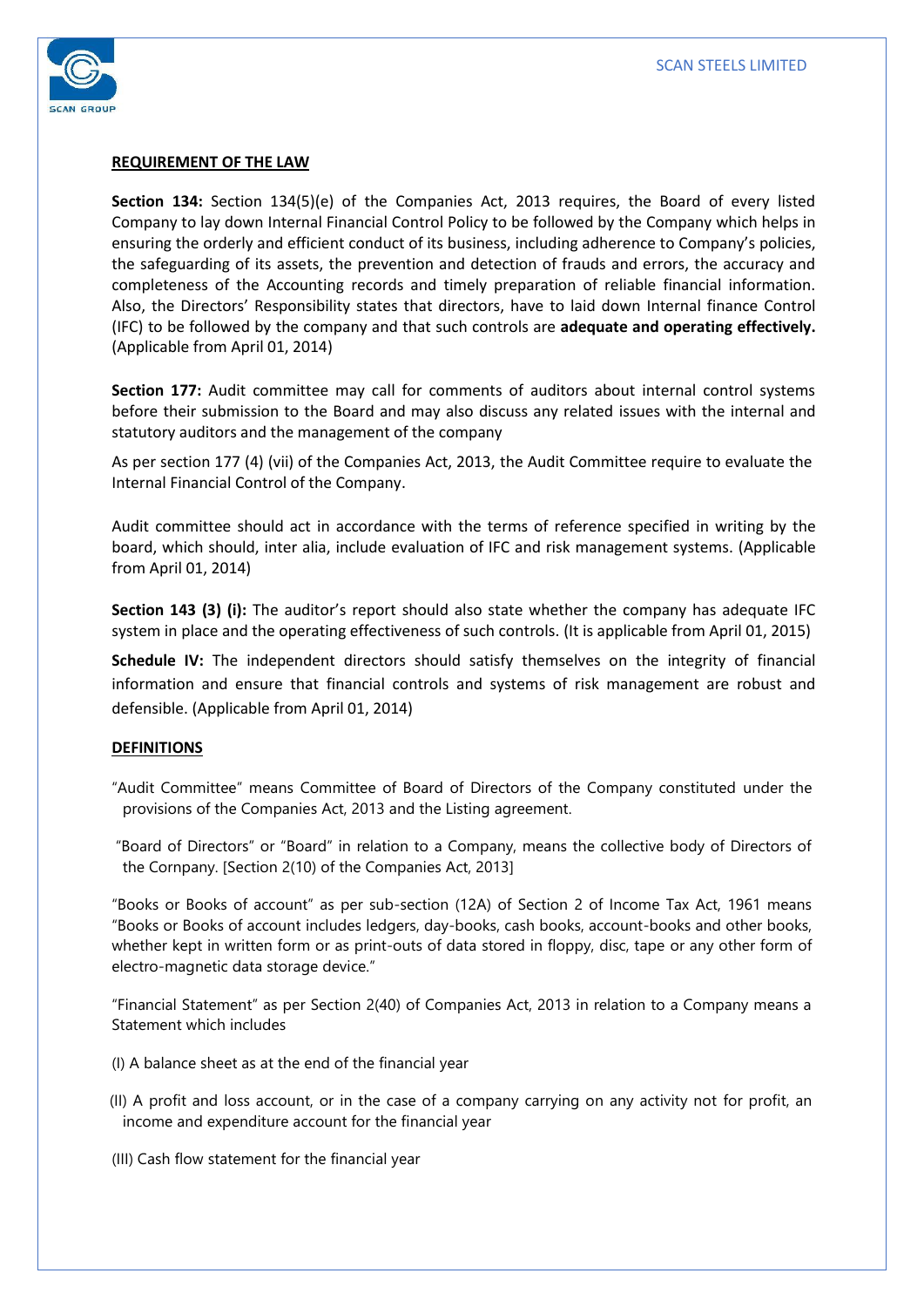

(IV) A statement of changes in equity, if applicable; and

(V) Any explanatory note annexed to, or forming part of, any document referred to in sub-clause (I) to subclause (IV)

"Internal Financial Control" as per Section 134(5)(e) of Companies Act, 2013 means" the policies and procedures adopted by the Company for ensuring the orderly and efficient conduct of its business, including adherence to company's policies, the safeguard of its assets, the prevention and detection of its frauds and errors, the accuracy and completeness of the accounting records, and the timely preparation of reliable financial information." & "Policy" means "Internal Financial Control Policy".

#### **OBJECTIVES**

 Internal Financial Control is a System and Process which encompasses the Policies, System and procedures that protect the Company assets, ensure reliable financial reporting, correct disclosures and comply with all required rules and regulations applicable in the entire eco system in which Company is operating. Such system and Procedures are not only related to financial or non-financial accounting and reporting but also include company culture and best practices followed towards Social, Environmental and Governance. Internal Financial Control is also designed to facilitate effective risk management system of the company.

Company has reasonable Internal Financial Control in place which facilitate and helps in achieving the following effectively:

- To identify and mitigate risks
- To provide reasonable assurance that operations are efficient and effective
- To Safeguard Company assets (tangible & intangible Both)
- To ensure Financial reporting is accurate, reliable and on time
- To ensure Company's resources are used prudently and in an efficient, effective and economical manner
- To ensure effective internal control and Internal Audit System in place
- To design a framework through which Company's resources are Directed, Monitored and Measured
- To ensure that Company is in compliance with all law, rules and regulations
- To ensure Company policies and procedures are implemented effectively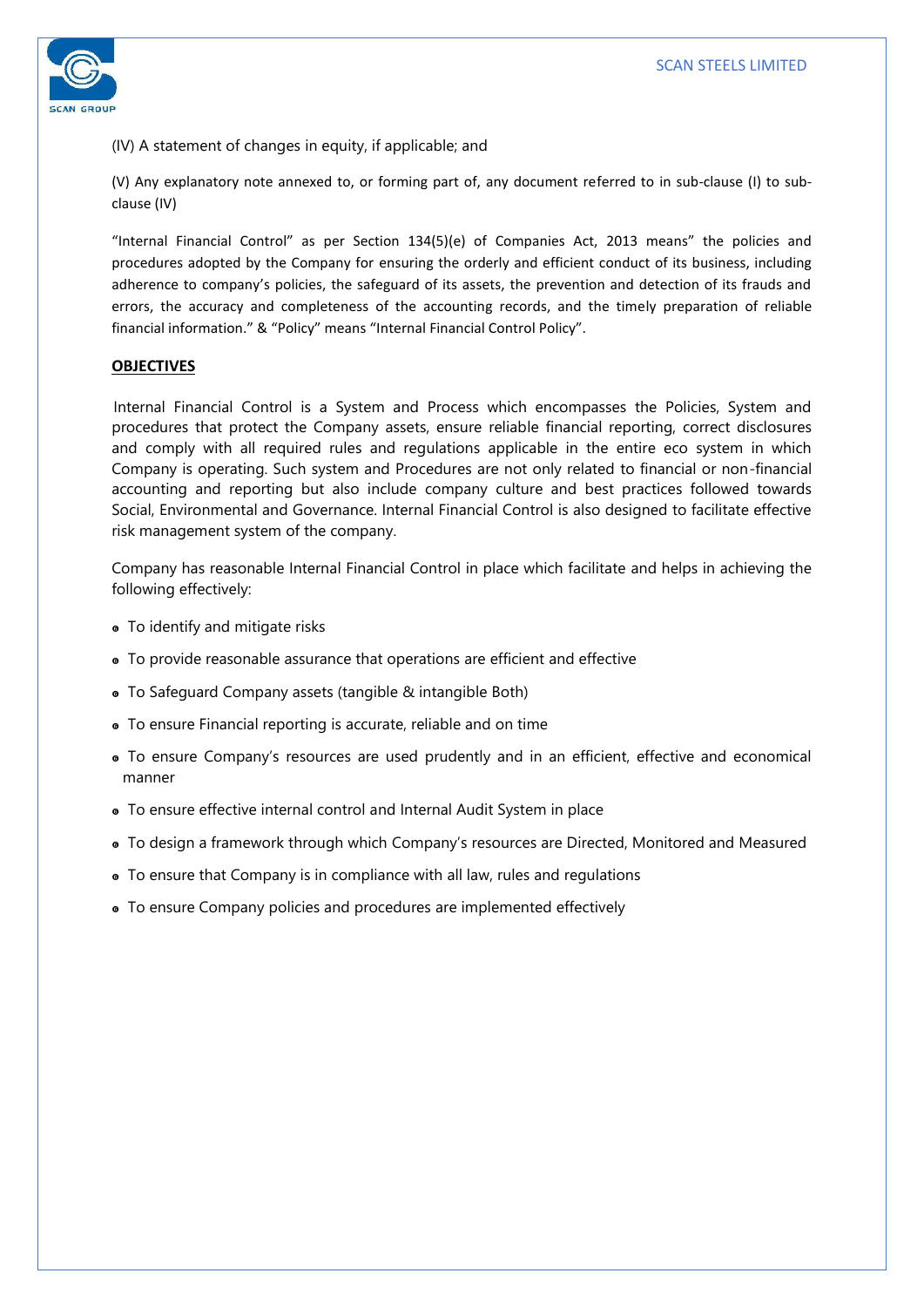

# **Elements of Internal Financial Control Framework**

The essential elements of an effective internal financial control framework are:

 Culture and environment of Organization - **Control Environment —** The control environment sets the tone of an organization, influencing the control consciousness of its people. It is the foundation for all other components of internal control, providing discipline and structure. Control environment factors include the integrity, ethical values and competence of the entity's people; management's philosophy and operating style; the way management assigns authority and responsibility, and organizes and develops its people; and the attention and direction provided by the board of directors.

Delegation of Authority

 Company Policies and procedures - **Control Activities —**Control activities are the policies and procedures that help ensure management directives are carried out and that necessary actions are taken to address risks to achievement of the entity's objectives. Control activities occur throughout the organization, at all levels and in all functions. They include a range of activities as diverse as approvals, authorizations, verifications, reconciliations, reviews of operating performance, security of assets and segregation of duties.

• Trained and properly qualified staff

 Information Technology controls - **Information and Communication —**Pertinent information must be identified, captured and communicated in a form and timeframe that enable people to carry out their responsibilities. Information systems produce reports, containing operational, financial and compliance related information, that make it possible to run and control the business. They deal not only with internally generated data, but also information about external events, activities and conditions necessary to informed business decision-making and external reporting.

 Internal audit system - **Monitoring Activities —**Internal control systems need to be monitored — a process that assesses the quality of the system's performance over time. This is accomplished through ongoing monitoring activities, separate evaluations or a combination of the two. Ongoing monitoring occurs in the course of operations. It includes regular management and supervisory activities, and other actions personnel take in performing their duties.

Senior Management compliance assurance

 Risk identification and assessment - **Risk Assessment —** Every entity faces a variety of risks from external and internal sources that must be assessed. A precondition to risk assessment is the establishment of objectives, linked at different levels and internally consistent. Risk assessment is the identification and analysis of relevant risks to achievement of the objectives, forming a basis for determining how the risks should be managed. Because economic, industry, regulatory and operating conditions will continue to change, mechanisms are needed to identify and deal with the special risks associated with change.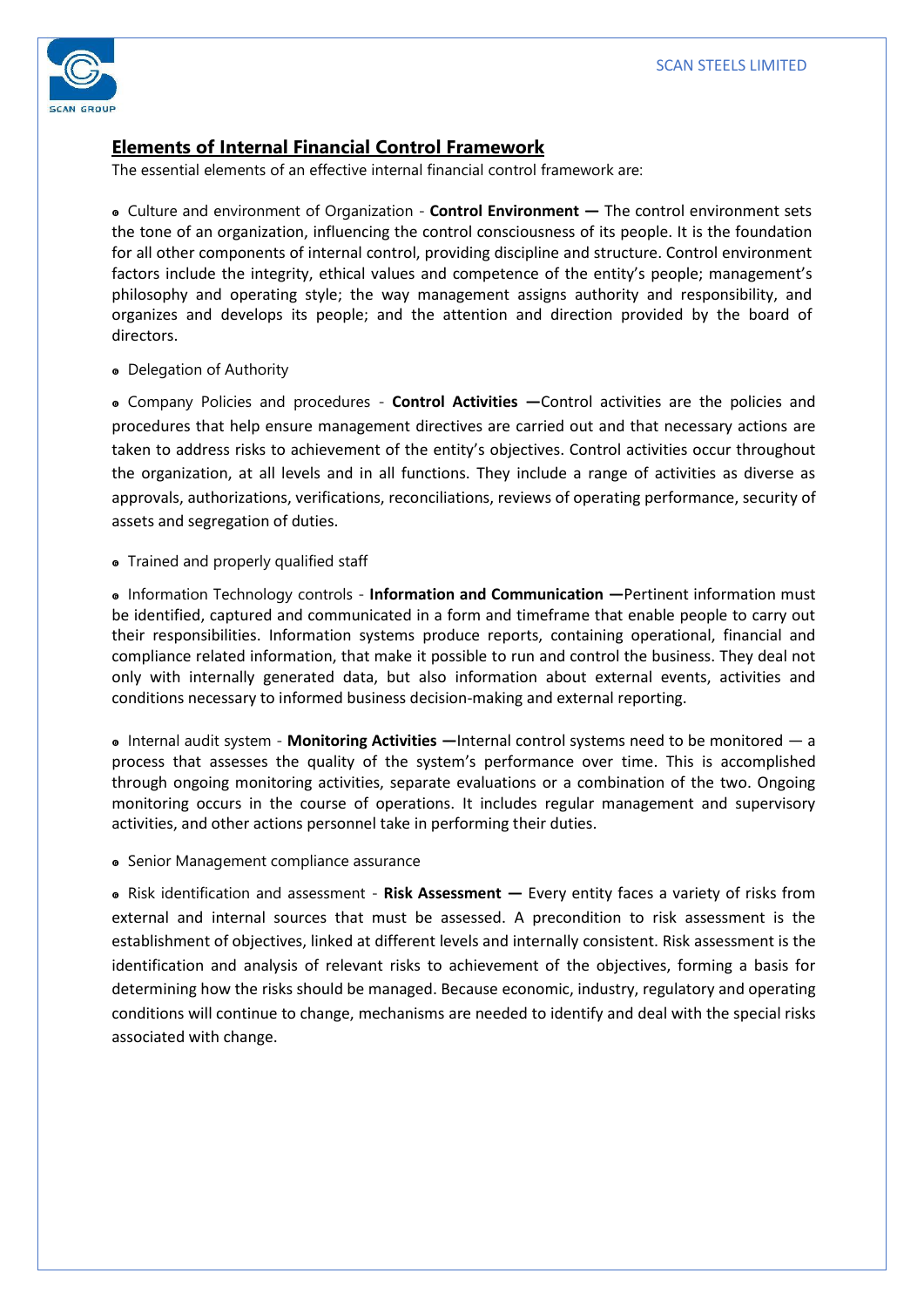

## **WHO ARE RESPONSIBLE FOR INTERNAL FINANCE CONTROL**

- 1. **BOARD OF DIRECTORS:** The board of directors is the highest governing authority within the management structure at company. They are policy managers of the Company elected by the shareholders or members. The board in turn chooses the officers of the Company, sets basic policy and is responsible to the shareholders. The board is directly accountable to the shareholders, and each year the company will hold an annual general meeting (AGM) at which the directors must provide a report to shareholders on the performance of the company and what its plans and strategies are, and submit themselves for re-election to the board. Roles of board of directors include:
	- $\triangleright$  Determine the company's vision and mission to guide and set the pace for its current operations and future development.
	- $\triangleright$  Determine the values to be promoted throughout the company.
	- $\triangleright$  Determine and review company goals.
	- $\triangleright$  Determine company policies.
	- $\triangleright$  Review and evaluate present and future opportunities, threats and risks in the external environment and current and future strengths, weaknesses and risks relating to the company.
	- ➢ Determine strategic options, select those to be pursued, and decide the means to implement and support them.
	- $\triangleright$  Determine the business strategies and plans that underpin the corporate strategy.
	- $\triangleright$  Ensure that the company's organizational structure and capability are appropriate for implementing the chosen strategies.
- 2. **Audit Committee**: An operating committee of a company's board of directors that is in charge of overseeing financial reporting and disclosure. They are also responsible for overseeing all internal and external audit functions of a company.

Audit Committee does play the following role:

- The recommendation for appointment, remuneration and terms of appointment of auditors of the Company.
- Review and monitor the auditor's independence and performance, and effectiveness of audit process.
- Examination of the financial statement and the auditor's report thereon.
- Approval or any subsequent modification of transaction of the company with the related parties.
- Scrutiny of inter-corporate loans and investments.
- Valuation of undertaking or assets of the company, wherever it is necessary.
- Evaluation of internal financial controls and risk management systems.
- Monitoring the end use funds raised through public offers and related matters ETC.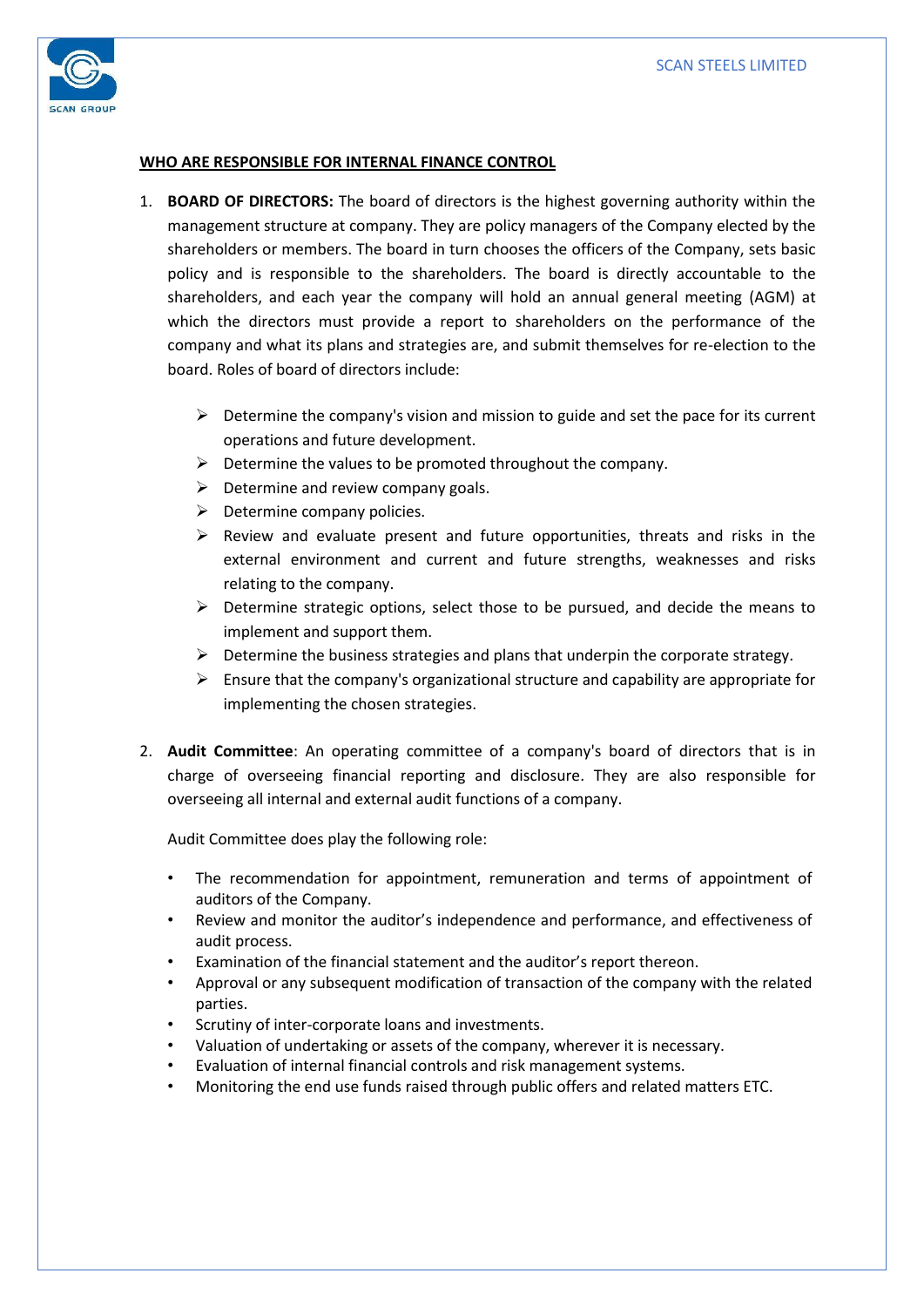

- 3. **Senior Management**: Senior management, executive management, or management team is generally a team of individuals at the highest level of organizational management who have the day-to-day responsibilities of managing a company. They hold specific executive powers conferred onto them with and by authority of the board of directors and/or the shareholders. The executive management typically consists of the heads of the firm's product and/or geographic units and of functional executives such as the chief financial officer, the chief operating officer, and the [chief strategy officer.](http://en.wikipedia.org/wiki/Chief_strategy_officer) In [Project Management,](http://en.wikipedia.org/wiki/Project_Management) senior management is responsible for authorising the funding of projects.
	- A. **CEO [\(Chief Executive Officer\)](http://en.wikipedia.org/wiki/Chief_Executive_Officer)** As the top manager, the CEO is typically responsible for the entire operations of the corporation. It is the CEO's responsibility to implement board decisions and initiatives and to maintain the smooth operation of the firm, with the assistance of senior management.
	- B. **CFO [\(Chief Financial Officer\)](http://en.wikipedia.org/wiki/Chief_Financial_Officer)** Also reporting directly to the CEO, the CFO is responsible for analyzing and reviewing financial data, reporting financial performance, preparing budgets and monitoring expenditures and costs. The CFO is required to present this information to the board of directors at regular intervals and provide this information to shareholders and regulatory bodies such as the SEBI. These information must be given by functional heads to the CFO and compiled by finance team.
	- C. **Functional Head:** These are the head of its own department i.e. Marketing, Purchase, Personal & Administration, Finance & IT, Production, PPC, Maintenance, Quality control etc.and are responsible for all the activities relating to his department. Concerned functional Head shall provide the work assigned to the concerned officer.
	- D. **CS (Company Secretary)-**The CS is responsible to adhere the legal compliance of the Company. He reports to the Chairman, MD/CEO and Board of Directors.